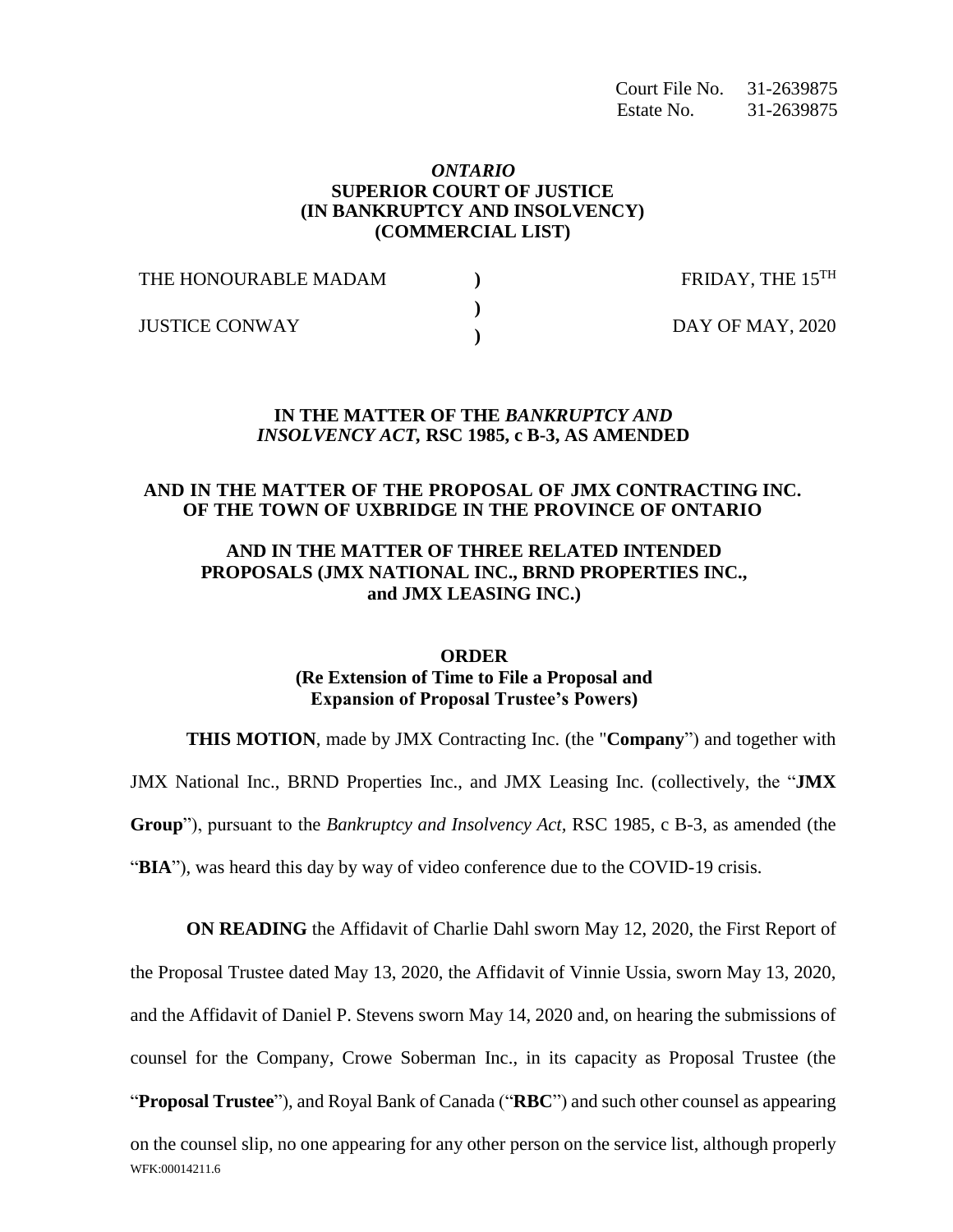served as appears from the affidavit of service of Christel Paul sworn May 12, 2020, filed:

### **SERVICE**

1. **THIS COURT ORDERS** that the time for service of the Notice of Motion and the Motion Record is hereby abridged and validated so that this Motion is properly returnable today and hereby dispenses with further service thereof.

### **ADMINISTRATIVE CONSOLIDATION**

2 . **THIS COURT ORDERS** that the proposal proceedings of the JMX Group, bearing Court and Estate file numbers **31-2639614**, **31-2639615**, **31-2639875**, and **31-2639876**  (collectively, the "**Proposal Proceedings**") be and are hereby administratively consolidated and the Proposal Proceedings are hereby authorized and directed to continue under the following joint title of proceedings:

| Court File No. | 31-2639875 |
|----------------|------------|
| Estate No.     | 31-2639875 |

### **IN THE MATTER OF THE** *BANKRUPTCY AND INSOLVENCY ACT,* **RSC 1985, c B-3, AS AMENDED**

#### **AND IN THE MATTER OF THE PROPOSAL OF JMX CONTRACTING INC. OF THE TOWN OF UXBRIDGE IN THE PROVINCE OF ONTARIO**

# **AND IN THE MATTER OF THREE RELATED INTENDED PROPOSALS OF JMX NATIONAL INC., BRND PROPERTIES INC., and JMX LEASING INC.**

3 . **THIS COURT ORDERS** that all further materials in the Proposal Proceedings shall

be filled only in the JMX Contracting Inc. estate and court file (file no. **31-2639875**) and hereby

dispenses with further filing thereof in the estate and court files of the other JMX Group entities.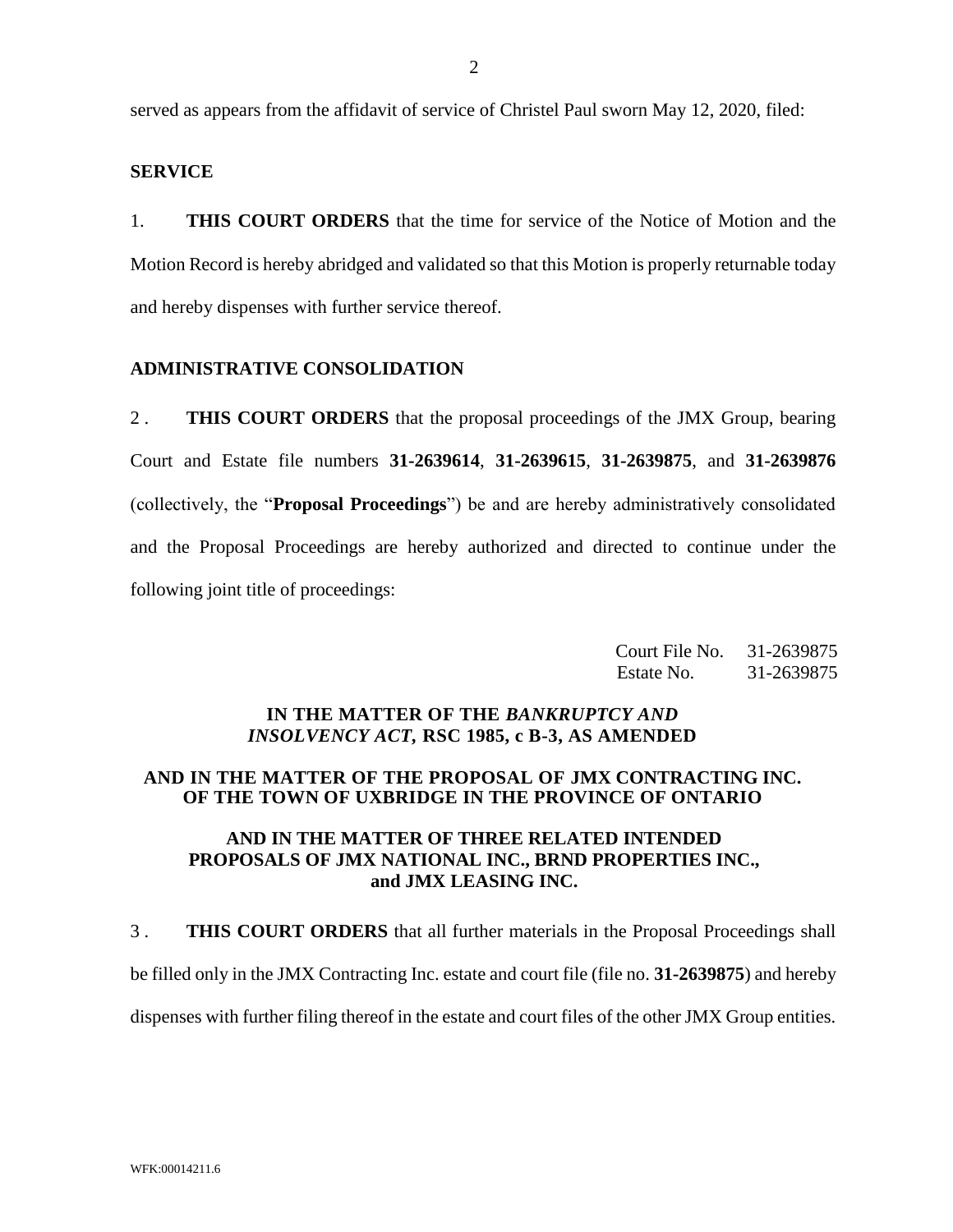#### **EXTENSION OF TIME TO FILE A PROPOSAL**

4 . **THIS COURT ORDERS** that pursuant to Section 50.4(9) of the BIA, the time for the JMX Group entities to file proposals with the Official Receiver be and is hereby extended to July 1, 2020.

## **ENHANCED POWERS OF THE PROPOSAL TRUSTEE**

5. **THIS COURT ORDERS** that the Proposal Trustee is hereby authorized and directed to take all necessary steps to obtain custody of any equipment removed from JMX Group sites and/or projects by third parties after the commencement of the Proposal Proceedings.

6. **THIS COURT ORDERS** that the Proposal Trustee, in addition to its prescribed rights and obligations under the BIA, is hereby directed and empowered to:

- (a) monitor the JMX Group's receipts and disbursements and approve all payments made by the JMX Group;
- (b) report to this Court at such times and intervals as the Proposal Trustee may deem appropriate with respect to matters relating to the Property, the business, and such other matters as may be relevant to the proceedings herein;
- (c) advise the JMX Group in the preparation of its cash flow statements and reporting, which information shall be reviewed with the Proposal Trustee;
- (d) have full and complete access to the Property, including the premises, books, records, data, including data in electronic form, and other financial documents of the JMX Group to the extent that is necessary to adequately assess the JMX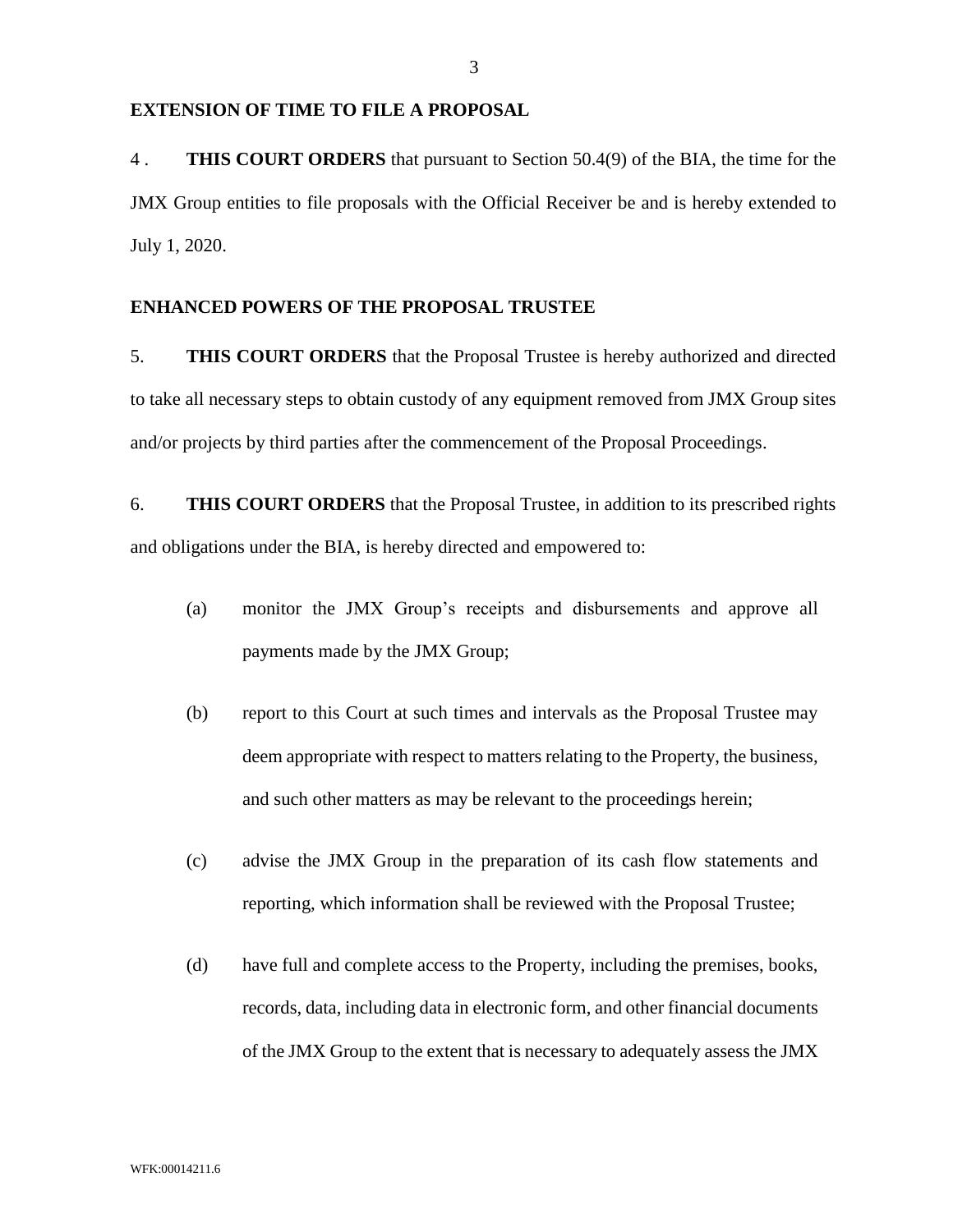Group's business and financial affairs or to perform its duties arising under this Order; and

(e) perform such other duties as are required by this Order or by this Court from time to time.

7. **THIS COURT ORDERS** that the Proposal Trustee shall not take possession of the Property and shall not, by fulfilling its obligations hereunder, be deemed to have taken or maintained possession or control of the business or Property, or any part thereof.

8. **THIS COURT ORDERS** that nothing herein contained shall require the Proposal Trustee to occupy or to take control, care, charge, possession or management (separately and/or collectively, "**Possession**") of any of the Property that might be environmentally contaminated, might be a pollutant or a contaminant, or might cause or contribute to a spill, discharge, release or deposit of a substance contrary to any federal, provincial or other law respecting the protection, conservation, enhancement, remediation or rehabilitation of the environment or relating to the disposal of waste or other contamination including, without limitation, the *Canadian Environmental Protection Act*, the Ontario *Environmental Protection Act*, the *Ontario Water Resources Act*, or the Ontario *Occupational Health and Safety Act* and regulations thereunder (the "**Environmental Legislation**"), provided however that nothing herein shall exempt the Proposal Trustee from any duty to report or make disclosure imposed by applicable Environmental Legislation. The Proposal Trustee shall not, as a result of this Order or anything done in pursuance of the Proposal Trustee's duties and powers under this Order, be deemed to be in Possession of any of the Property within the meaning of any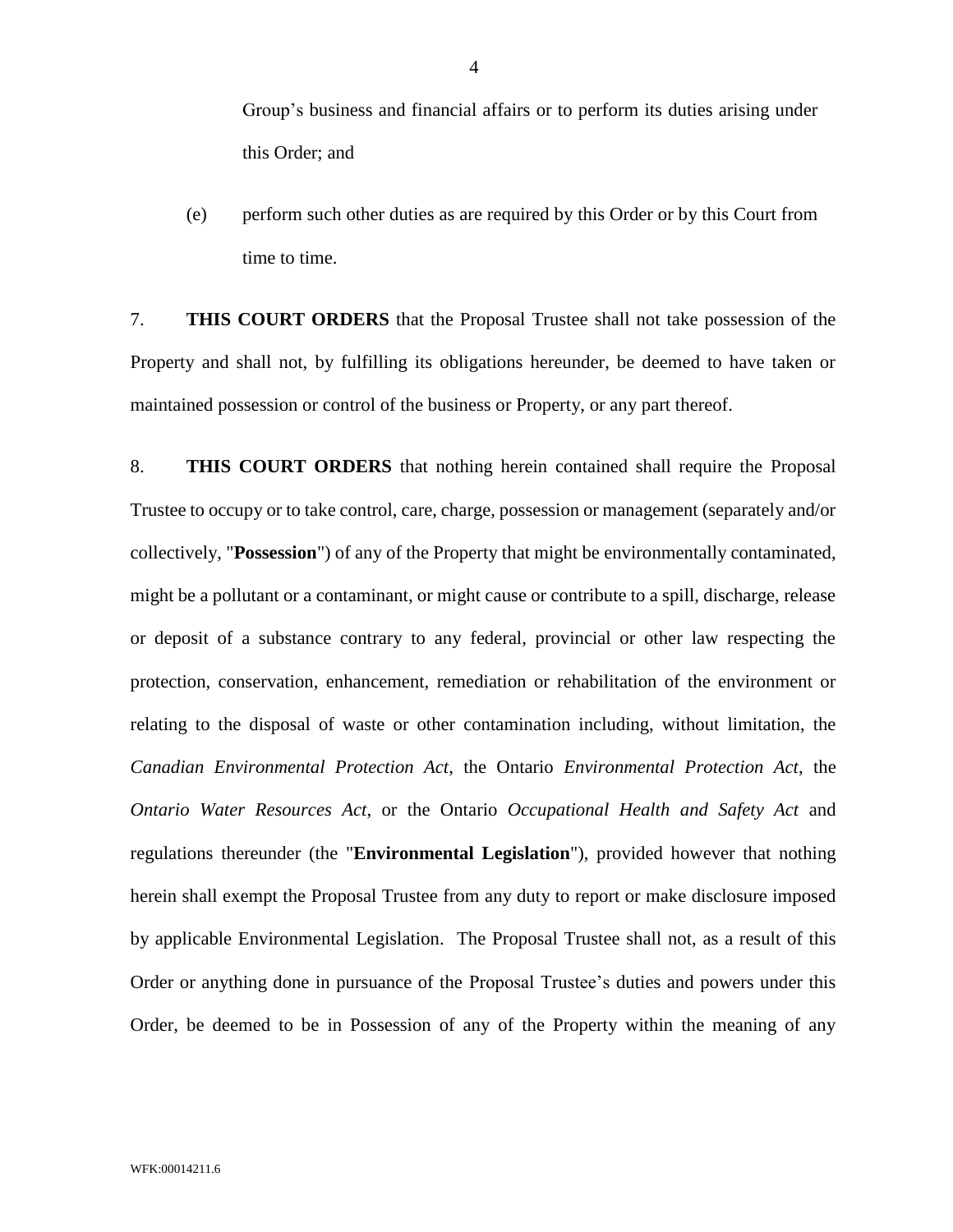Environmental Legislation, unless it is actually in possession.

9. **THIS COURT ORDERS** that that the Proposal Trustee shall provide any creditor of the JMX Group with information provided by the JMX Group in response to reasonable requests for information made in writing by such creditor addressed to the Proposal Trustee. The Proposal Trustee shall not have any responsibility or liability with respect to the information disseminated by it pursuant to this paragraph. Subject to applicable law, in the case of information that the Proposal Trustee has been advised by the JMX Group is confidential, the Proposal Trustee shall not provide such information to creditors unless otherwise directed by this Court or on such terms as the Proposal Trustee and the JMX Group may agree.

10. **THIS COURT ORDERS** that, in addition to the rights and protections afforded the Proposal Trustee under the BIA or as an officer of this Court, the Proposal Trustee shall incur no liability or obligation as a result of its appointment or the carrying out of the provisions of this Order, save and except for any gross negligence or wilful misconduct on its part. Nothing in this Order shall derogate from the protections afforded the Proposal Trustee by the BIA or any applicable legislation.

# **DUTY TO PROVIDE ACCESS AND CO-OPERATION TO THE PROPOSAL TRUSTEE**

11. **THIS COURT ORDERS** that Kirby Waste Transfer Solutions and/or Vinnie Ussia shall forthwith return all equipment removed by Kirby Waste Transfer Solutions and Vinnie Ussia from JMX Group sites and/or projects after the commencement of the Proposal Proceedings.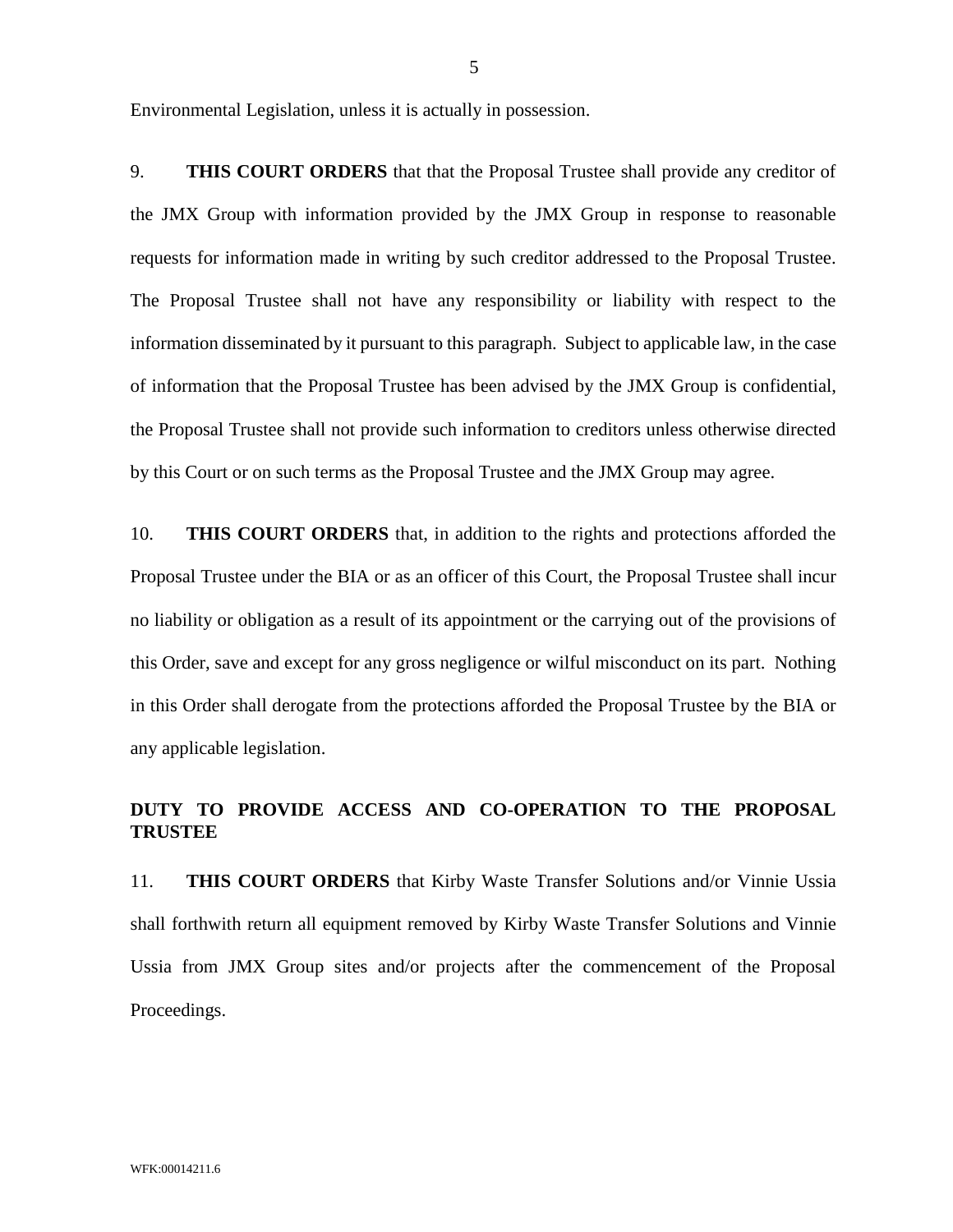12. **THIS COURT ORDERS** that (i) all of JMX Group's current and former directors, officers, employees, agents, accountants, legal counsel and shareholders, and all other persons acting on its instructions or behalf, and (ii) all other individuals, firms, corporations, governmental bodies or agencies, or other entities having notice of this Order (all of the foregoing, collectively, being "**Persons**" and each being a "**Person**") shall forthwith advise the Proposal Trustee of the existence of any Property in such Person's possession or control and shall grant immediate and continued access to the Property to the Proposal Trustee.

#### **INDEMNITY AND PRIORITY OF CHARGES**

13. **THIS COURT ORDER**S that the Proposal Trustee, counsel to the Proposal Trustee, and the JMX Group's counsel shall be entitled to the benefit of and are hereby granted a charge (the "**Administration Charge**") on the Property, which charge shall not exceed an aggregate amount of \$300,000 as security for their professional fees and disbursements incurred at their standard rates and charges, both before and after the making of this Order in respect of these proceedings. The Administration Charge shall have the priority set out in paragraph 15 hereof.

14. **THIS COURT ORDERS** that the filing, registration or perfection of the Administration Charge shall not be required, and that the Administration Charge shall be valid and enforceable for all purposes, including as against any right, title or interest filed, registered, recorded or perfected subsequent to the Administration Charge coming into existence, notwithstanding any such failure to file, register, record, or perfect.

15. **THIS COURT ORDERS** that the Administration Charge shall constitute a charge on the Property and such Administration Charge shall rank in priority to all other security interests,

6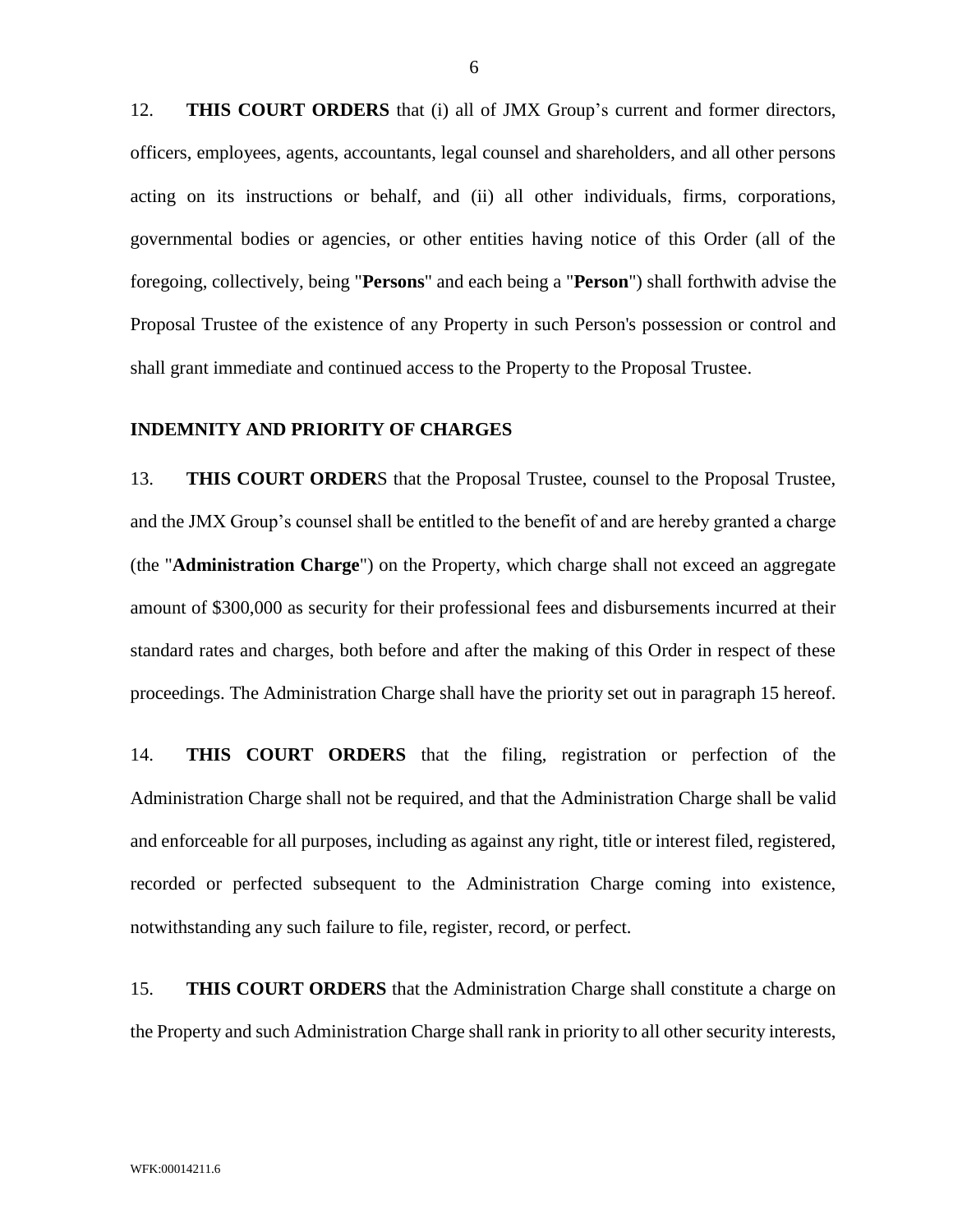trusts, liens, charges and encumbrances, claims of secured creditors, statutory or otherwise (collectively, "**Encumbrances**") in favour of any person.

16. **THIS COURT ORDERS** that except as otherwise expressly provided for herein, or as may be approved by this Court, the JMX Group shall not grant any Encumbrances over any Property that may rank in priority to, or *pari passu* with; (i) the Administration Charge without the consent of the JMX Group or the beneficiaries of the Administration Charge; or (ii) any of the security interests in favour of RBC without the consent of RBC and, in each case, if approval of the Court is sought, such approval motion shall be made on notice to the service list of not less than three business days.

### **GENERAL**

17. **THIS COURT ORDERS** that the Proposal Trustee and the JMX Group are at liberty and are hereby authorized and empowered to apply to any court, tribunal, regulatory or administrative body wherever located, for the recognition of this Order and for assistance in carrying out the terms of this Order.

Convag